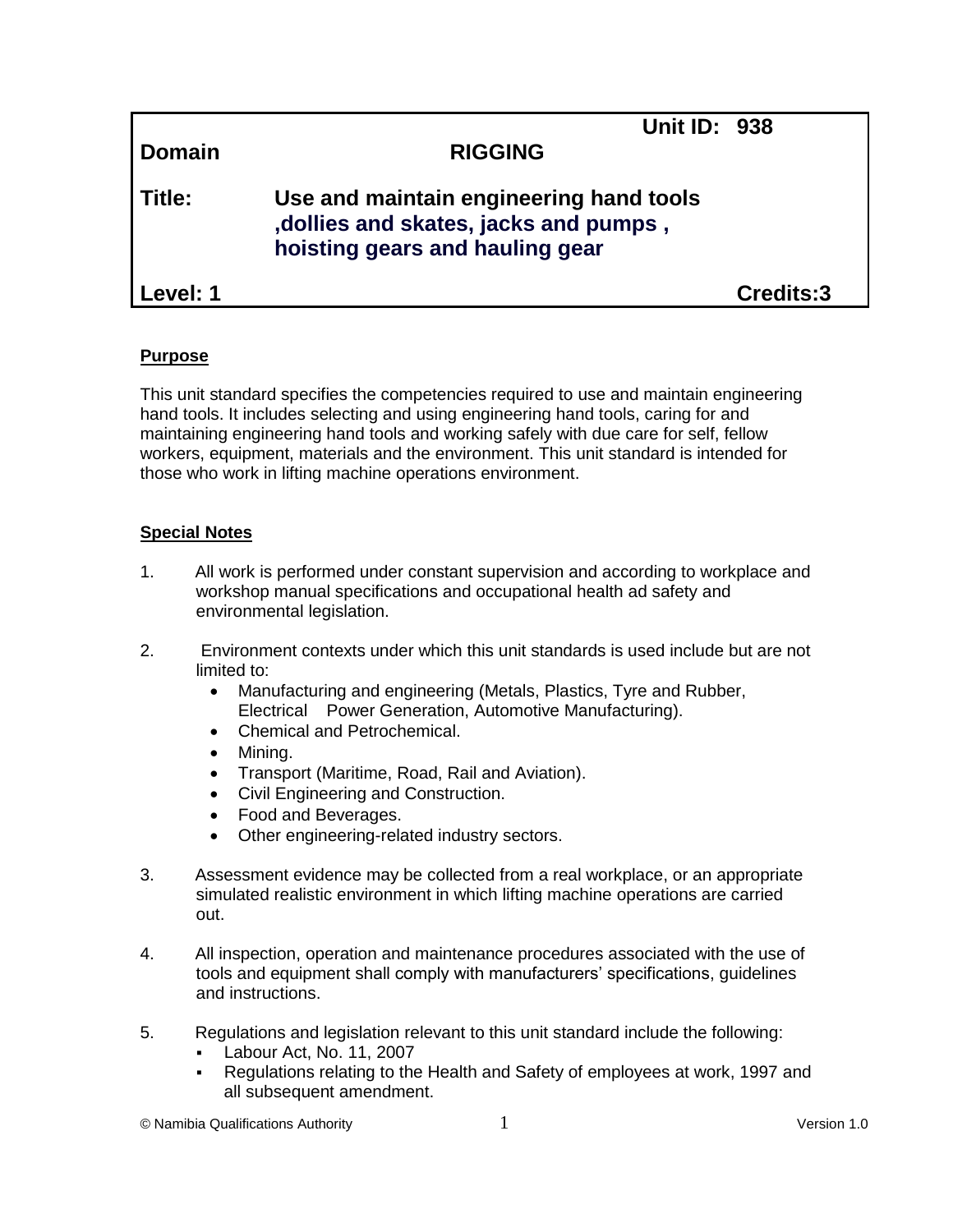# **Quality Assurance Requirements**

This unit standard and others within this subfield may be awarded by institutions which meet the accreditation requirements set by the Namibia Qualifications Authority and the Namibia Training Authority and which comply with the national assessment and moderation requirements. Details of specific accreditation requirements and the national assessment arrangements are available from the Namibia Qualifications Authority and the Namibia Training Authority on [www.nta.com.na.](http://www.nta.com.na/)

# **Elements and Performance Criteria**

### **Element 1: Select and use engineering hand tools, dollies and skates, jacks and pumps , hoisting gears and hauling gear**

### **Range**

Engineering hand tools include but are not limited to hand files, spanners, socket sets, specialised sockets, impact sockets, torque wrench, allen keys, screwdrivers, pliers, clamps, tin snips, hacksaws, chisels, metal shears, hammers, beating files, spoons, mallets, bench stakes, files, scrapers, hole punches, anvils and riveters spray guns, sanding blocks, body filler mixing and textile scissors.

Dollies and skates may include but not limited to non-floor damaging dollies, steel chain roller skates, confined space rotating dollies, urethane roller dollies, air bearings, and recessed centre dollies, gun safe dollies and stair climbing dollies.

Jacks and pumps toe jacks, inflatable jacks, hand jacks, cylinder jacks, spreaders, pullers, hand pumps, electric pumps, air powered hydraulic pumps, pump accessories and hydraulic hoses.

Hoisting gears may include but are not limited to chain hoists, lever hoists, beam spreaders, chains, hooks and shackles, chain slings, wire rope slings, poly slings, ropes and harnesses.

Hauling gear may include but are not limited to transport chains, towing chains, securing chains, binder chains, winch straps, ratchet straps, tie downs, forklift tie downs, warning flags and oversized load banners.

### **Performance Criteria**

- 1.1 All the engineering hand tools, dollies and skates, jacks and pumps, hoisting gears and hauling gear are identified and their uses are explained.
- 1.2 The ability to apply the various engineering tools in their different applications is demonstrated.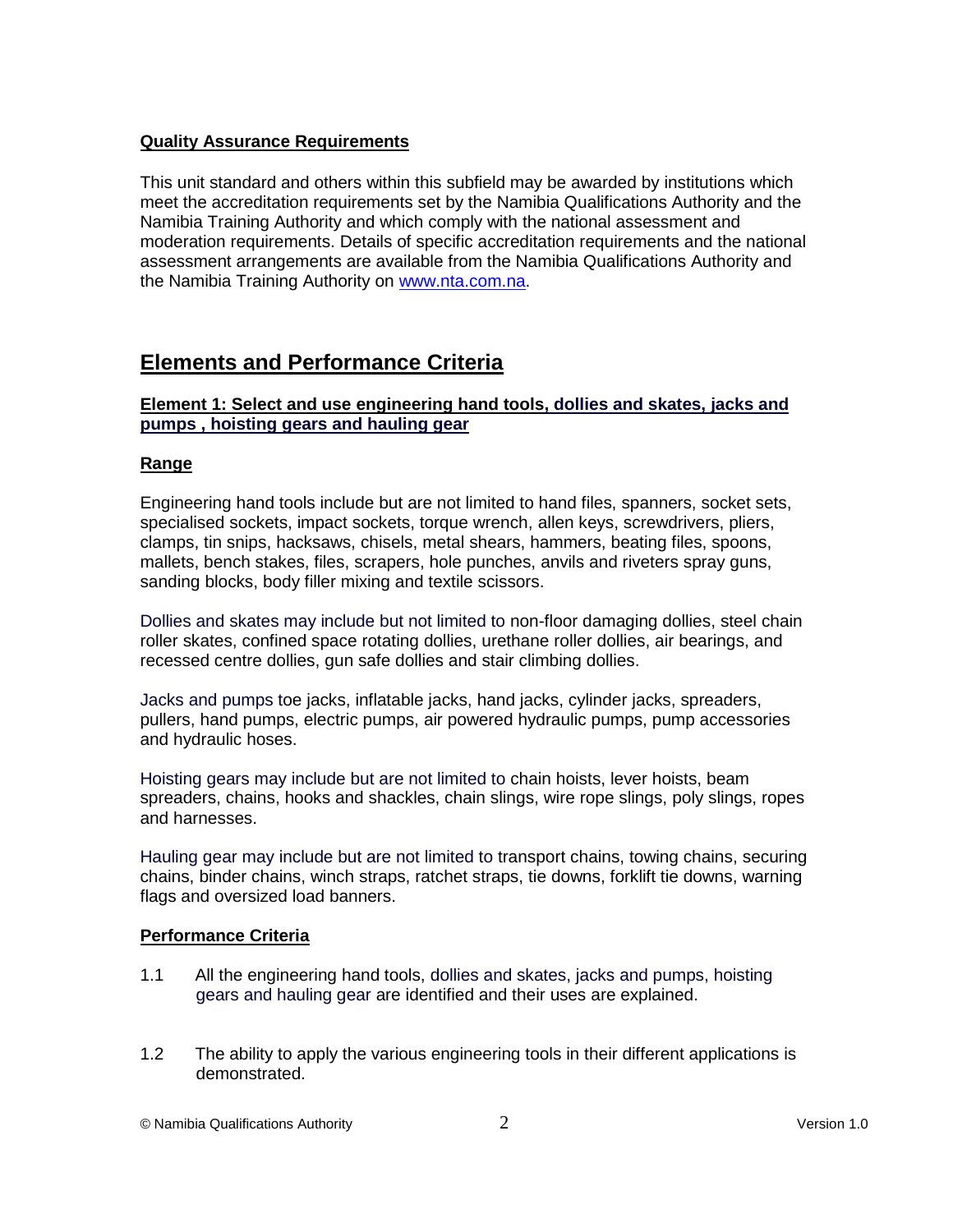# **Element 2: Care for and maintain engineering hand tools**

## **Range**

Caring for engineering hand tools ,dollies and skates, jacks and pumps , hoisting gears and hauling gear may include but is not limited to identifications and reporting of unsafe or faulty tools, clean and maintain and store tools.

Hand tool maintenance includes sharpening, de-burring, resetting/calibration, de-rusting, oiling and replacing.

#### **Performance Criteria**

- 2.1 The maintenance of engineering hand tools, dollies and skates, jacks and pumps, hoisting gears and hauling gear are carried out in line with the applicable requirements and workplace procedures.
- 2.2 Maintenance process of engineering tools is explained.
- 2.3 The ability to recognise and report problems, changes and/or malfunctions while working with engineering tools is demonstrated.

#### **Element 3: Work safely with due care for self, fellow workers, equipment, materials and the environment**

### **Performance Criteria**

- 3.1 Risk assessment is conducted prior to commencement of work activities.
- 3.2 Personal Protective Equipment is worn in line with safe working practices.
- 3.3 Safe working practises are explained and demonstrated.
- 3.4 Knowledge of Occupational Health and Safety is demonstrated.